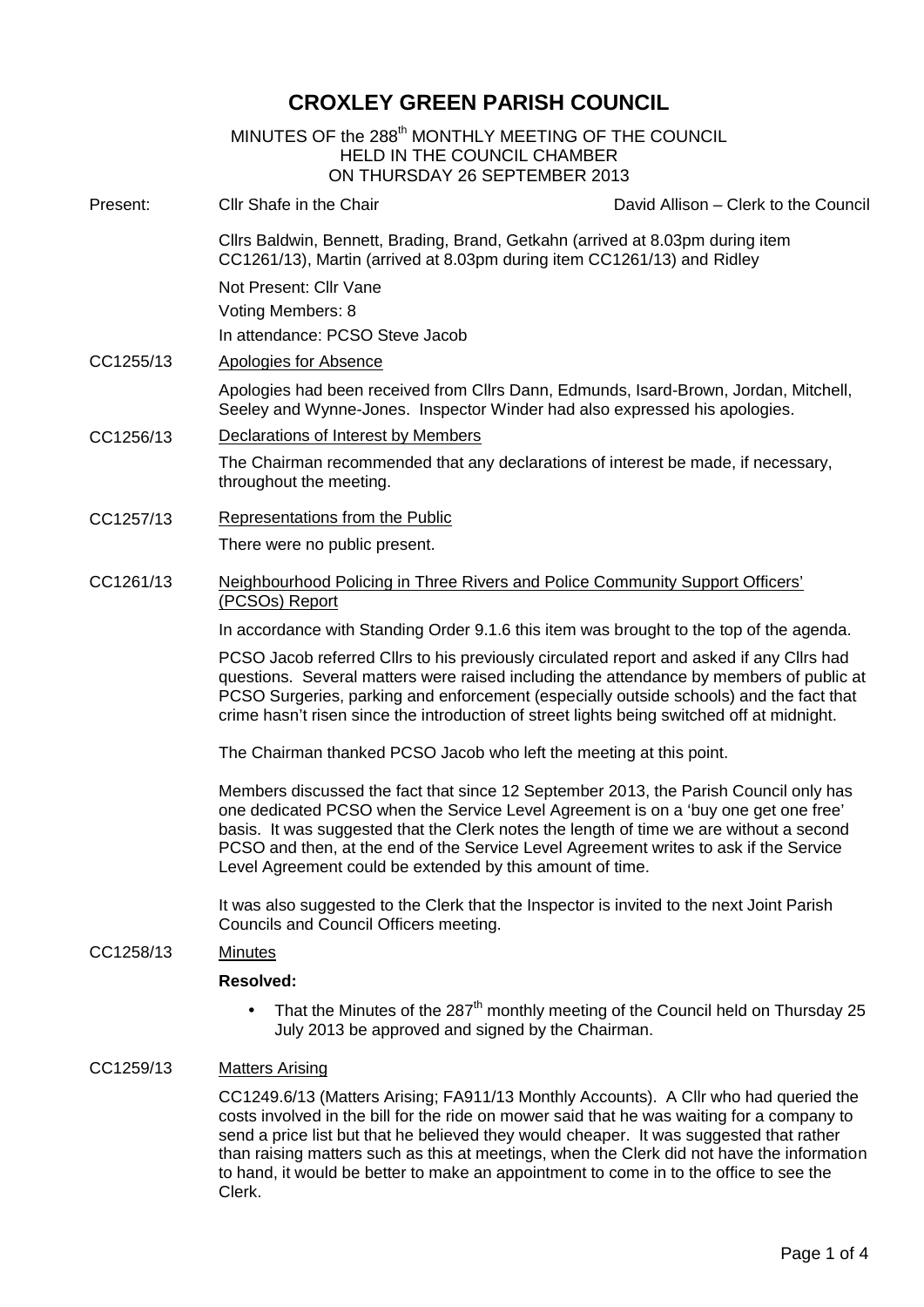CC1253/13 (CC1235/13 Review of Bank Signatory Authorisation and Debit/Credit Card for the Council's Bank Account). A Cllr asked whether there had been any further progress. The Clerk advised that he had yet to hear back from the bank.

- CC1260/13 Committee Reports
- CC1260.1/13 Environment and Amenity Committee Tuesday 2 July 2013

#### **Resolved:**

- That the Minutes of the Environment and Amenity meeting held on 2 July 2013 be adopted as a report of the meeting.
- CC1260.2/13 Any matters arising

EA975/13 (Active Works List). A Cllr asked if watering the new Jubilee tree on the Green could be included on the Active Works List for the summer months. The Clerk said that he would look into this matter.

CC1260.3/13 Planning and Development Committee held on Wednesday 3 July and Wednesday 17 July 2013

#### **Resolved:**

- That the Minutes of the Planning and Development Committee held on Wednesday 3 July and Wednesday 17 July 2013 be adopted as a report of the meeting.
- CC1260.4/13 Any matters arising

PD2106/13 (Recent Decisions by TRDC). A Cllr asked why the Parish Council keep objecting to planning applications for 23A New Road. The Clerk stated that each application is judged on its own merit and the Chairman suggested that perhaps the Cllr should attend the Planning and Development meetings.

CC1260.5/13 Finance and Administration Committee held Thursday 11 July 2013

#### **Resolved:**

- That the Minutes of the Finance and Administration Committee held on Thursday 11 July 2013 be adopted as a report of the meeting.
- CC1260.6/13 Any matters arising

There were no matters arising.

CC1261/13 Neighbourhood Policing in Three Rivers and Police Community Support Officers' (PCSOs) Report

This was discussed after CC1257/13 (Representations from the Public).

CC1262/13 Annual Accounts 2012/13 – External Audit The Chairman introduced this matter and asked the Clerk to elaborate. The Clerk advised that he had now received the Annual Return for the Council's Accounts for the year ending 31 March 2013 duly signed by the External Auditor and he had emailed a copy to Cllrs on 24 September 2013 together with a copy of the External Auditors Report. For those Cllrs without email, a hard copy had been placed in their pigeon holes.

> The Clerk continued that the Auditors had raised the matter of Financial Regulations which was also raised in last years external audit report. The Clerk continued that as he had advised at the time, he had contacted NALC to establish whether they had a 'new' set of model Financial Regulations. NALC advised that a draft set was being consulted upon and the Clerk reported to Council that he would bring a revised set of Financial Regulations to Council for approval once the NALC draft had been finalised. The NALC draft has not been finalised as it is dependent on the outcome of the repeal of section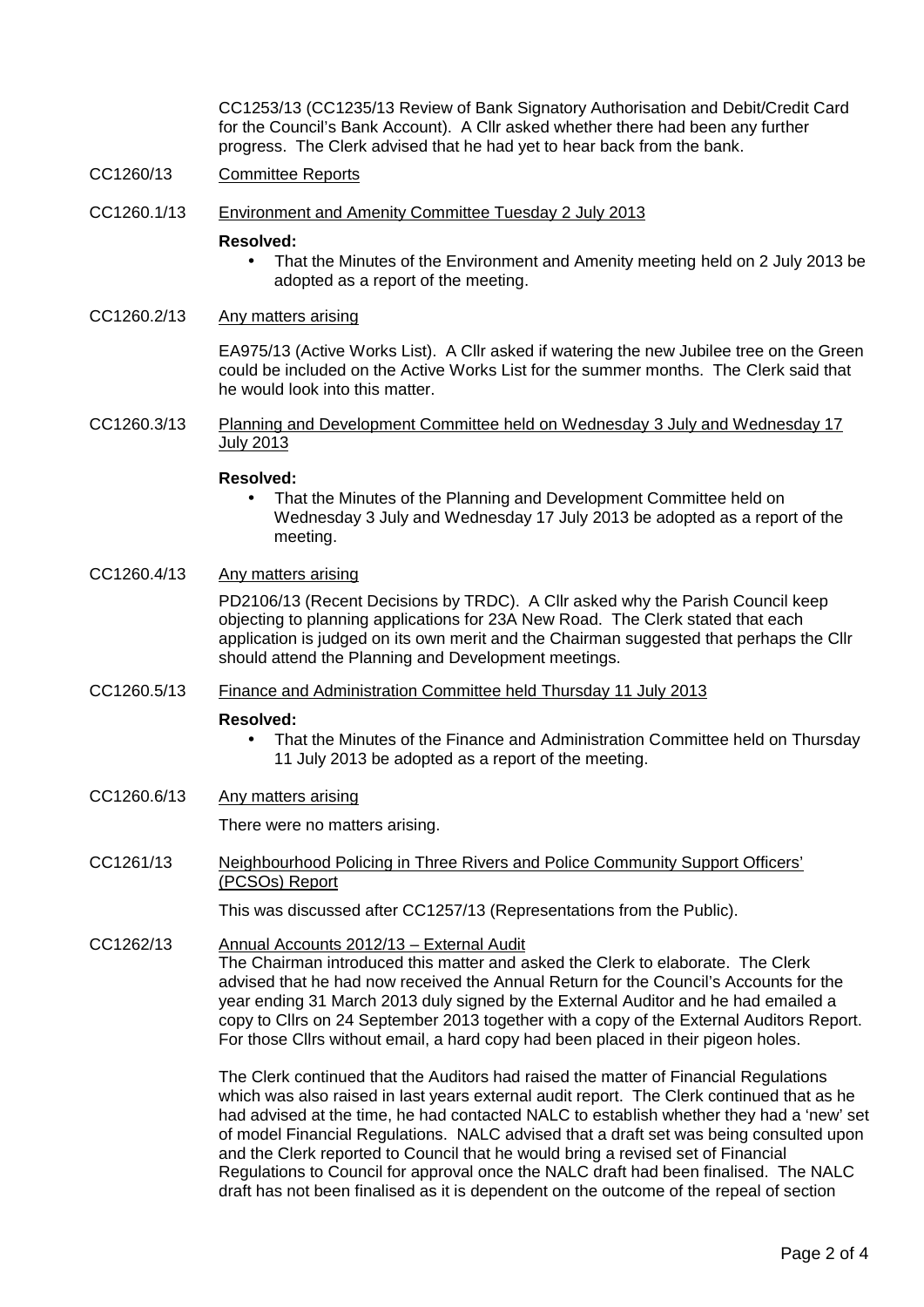150(5) of the Local Government Act 1972 and associated Legislative Reform Order by HMG. Approval of the Legislative Reform Order is still awaited and accordingly the Council's revised set of Financial Regulations is still pending as reported to Council as recently as June 2013 when consideration was being given to the Council obtaining a credit/debit card.

The Clerk also pointed out that the Auditors had raised the matter of Minutes; the copy of Minutes submitted for Audit were ones held on computer and used for ease of printing to assemble all the documentary evidence required for the audit. The computer held minutes are not the signed versions. Signed copies are held in hard copy form in a file in the office. Whilst this matter has not been an issue previously with the auditor, the Clerk said that he would in future, photocopy the signed versions for any documentary evidence required.

The Auditors also raised Tenders in their report and the Clerk advised that this matter will be addressed when the Council's Financial Regulations are revised. However, it remains the case that currently under the Council's Financial Regulations para 10.3 (page 25) states that there is a responsibility for obtaining best value for money and that the best available terms are obtained and this is the case. In addition, Standing Order 34.4 (page 20) also states that neither the Council, nor any Committee, is bound to accept the lowest tender, estimate or quote.

Cllrs discussed the draft financial regulations and the Clerk confirmed that ours were at this stage but had not yet been circulated. It was asked if these could be circulated as soon as possible and implemented subject to the finalisation by NALC.

CC1263/13 Croxley Rail Link

It was agreed that this item would be carried forward on to the next agenda as Cllrs Jordan and Mitchell had expressed their apologies for this meeting.

## CC1264/13 Staff Salary Increases from 1 April 2013

The Chairman introduced this item and the Clerk advised that the NJC for Local Government had agreed a 1% increase and that this had been implemented and backdated to April 2013.

## CC1265/13 Council Office and Depot Security Key Holder Services

The Chairman introduced this item and the Clerk referred Members to the supporting paper. As the Clerk is the only contact for the security call centre (out of hours), it presumes that the Clerk is available 24 hours per day, 7 days per week and is always in Croxley Green. This is an unrealistic and impractical expectation. Using the services of a security key holder service would be a solution to this problem.

A brief discussion ensued with Cllrs very supportive and much in favour of this proposal.

### **Resolved:**

 that the Clerk contacts Watford Keyholding to act as the Parish Council's Key Holder and that the annual contract is reviewed each year.

It was asked if any incidents could be reported to Cllrs.

## CC1266/13 Budget 2014/15 Briefing

The Chairman introduced this item and the Clerk referred those present to the previously circulated briefing and advised that blank budget forms were now available. He also advised that it will not be known until early January whether the TRDC grant will be available again this year and so he urged caution. Some Cllrs suggested that if Cllrs have very good ideas for budget submissions they should still put them forward for Council to look at. It was noted that there were now more homes that would be paying Council Tax and the Clerk confirmed that the number would become known in due course.